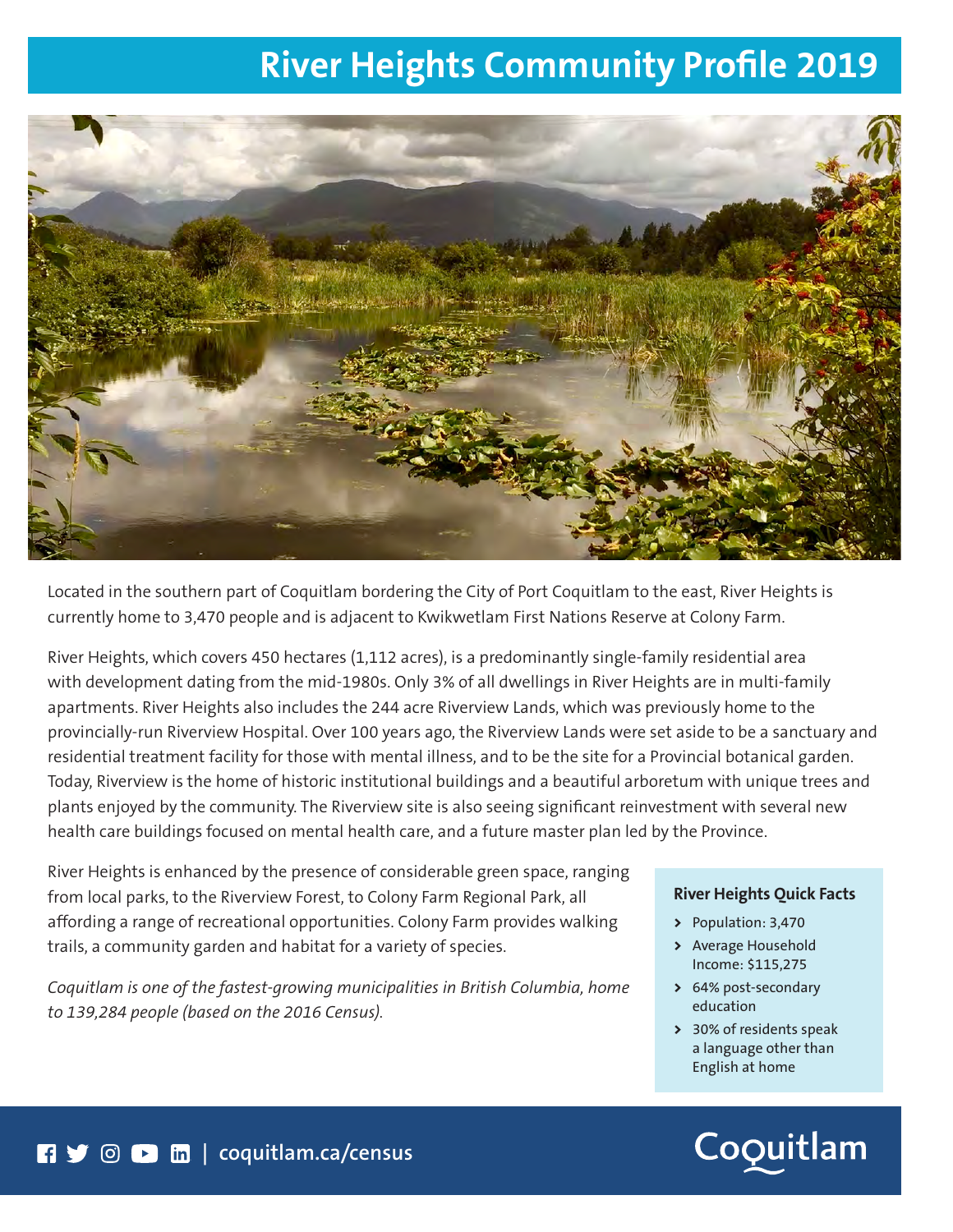# **2016 City Centre vs. Coquitlam Population by Age Group River Heights compared to All of Coquitlam**



#### **2016 River Heights vs. Coquitlam Top 10 Labour Force by Industry**

*Source: Census Canada 2016*

(% of total population in Labour Force) River Heights Coquitlam





#### **2016 River Heights vs. Coquitlam Education by Degree**

*Source: Census Canada 2016*

(% of Postsecondary certificate, diploma and degree responses) River Heights **Coquitlam** 

University certificate, diploma or degree at bachelor level or above

College, CEGEP or other non-university certificate or diploma

University certificate or diploma below

Apprenticeship or trades certificate or diploma



57%

### **2016 River Heights vs. Coquitlam**

**Top 10 Languages Spoken Most Often at Home BUSINESS BUSINESS**

bachelor level

*Source: Census Canada 2016* **BUSINESS**

(% of single responses) River Heights Coquitlam





### **2016 River Heights vs. Coquitlam Dwellings by Tenure**

*Source: Census Canada 2016* (% of Total Private Households) River Heights Coquitlam



#### **2016 River Heights vs. Coquitlam Commuting Duration**

*Source: Census Canada 2016* (% of Total Commuting Duration) River Heights Coquitlam

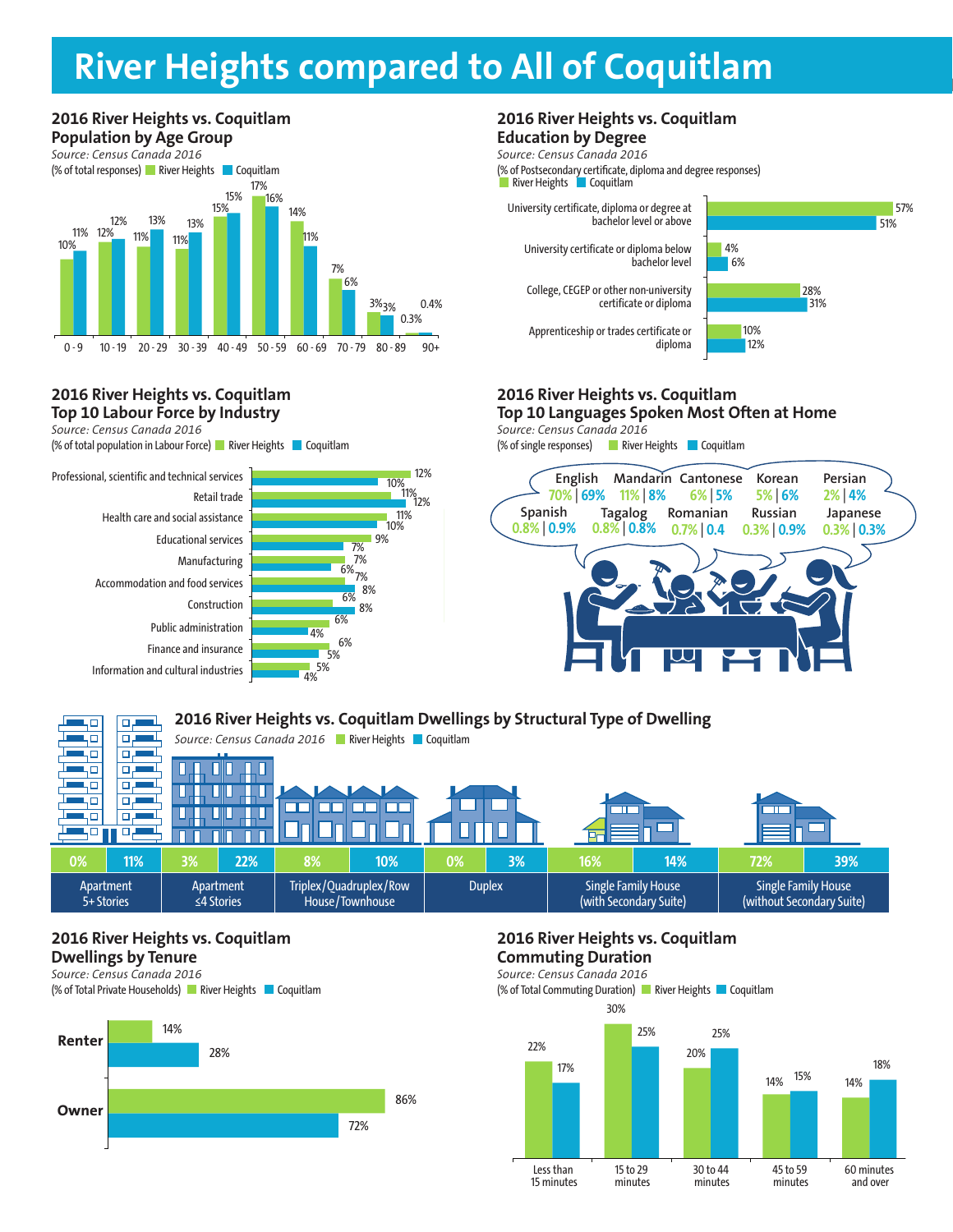### **River Heights 2006 vs. 2016**

### **1981 – 2016 River Heights Population Count**

*Source: Census Canada 1981, 1986,1991, 1996, 2001, 2006, 2011, 2016*



#### **2006 vs. 2016 River Heights Top 5 Languages Spoken Most Often at Home**

*Source: Census Canada 2006 and 2016*

(% of single responses) 2006 2016



#### **2015 River Heights vs. Coquitlam and Metro Vancouver Household Income Statistics**

*Source: Census Canada 2016*



### **2006 vs. 2016 River Heights**

**Immigrant Population by Age at Immigration** *Source: Census Canada 2006 and 2016* **BUSINESS**

(% of Immigrant Population)



#### **2006 vs. 2016 River Heights Dwellings by Structural Type of Dwelling**   $\Box$ - 0 пp *Source: Census Canada 2006 and 2016* 2006 2016 цο цα بر ص ĻО वर П П L Ш ЦÓ क П П Ш U ┓ ЦΩ  $\Box$ ┱  $\Box$  $\Box$ F П П цo  $\Box$ 40. 모년 П П **0% 0% 0.4% 3% 12% 8% 1% 0% 18% 16% 68% 72%** Apartment Apartment Triplex/Quadruplex/Row Duplex | Single Family House Single Family House 5+ Stories ≤4 Stories House/Townhouse (with Secondary Suite) (without Secondary Suite)

### **2006 vs. 2016 River Heights Transportation**

*Source: Census Canada 2006 and 2016* (% of Total Main Mode of Commuting) 2006 2016



# Did you know?

British Columbia's first arboretum, originating from the early 1900s, is located on the Riverview lands.